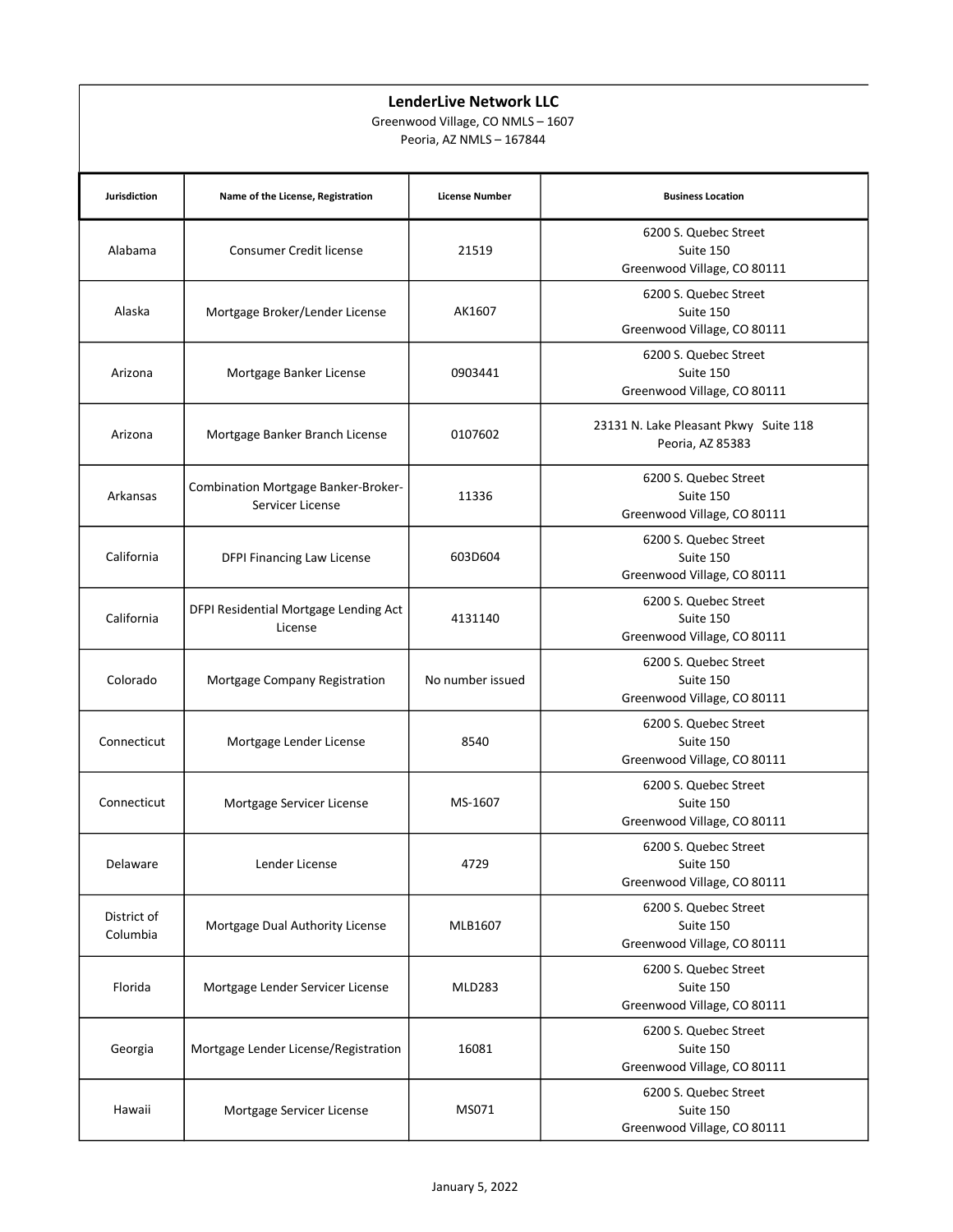| Idaho           | Mortgage Broker/Lender License                    | MBL-8691       | 6200 S. Quebec Street<br>Suite 150<br>Greenwood Village, CO 80111 |
|-----------------|---------------------------------------------------|----------------|-------------------------------------------------------------------|
| <b>Illinois</b> | Residential Mortgage License                      | MB.0005962     | 6200 S. Quebec Street<br>Suite 150<br>Greenwood Village, CO 80111 |
| Indiana         | DFI Mortgage Lending License                      | 11304          | 6200 S. Quebec Street<br>Suite 150<br>Greenwood Village, CO 80111 |
| lowa            | Mortgage Banker License                           | 2003-0140      | 6200 S. Quebec Street<br>Suite 150<br>Greenwood Village, CO 80111 |
| Kansas          | Mortgage Company License                          | MC.0025432     | 6200 S. Quebec Street<br>Suite 150<br>Greenwood Village, CO 80111 |
| Kentucky        | Mortgage Company License                          | MC71673        | 6200 S. Quebec Street<br>Suite 150<br>Greenwood Village, CO 80111 |
| Louisiana       | Residential Mortgage Lending License              | 816            | 6200 S. Quebec Street<br>Suite 150<br>Greenwood Village, CO 80111 |
| Maine           | <b>Supervised Lender License</b>                  | SLM4924        | 6200 S. Quebec Street<br>Suite 150<br>Greenwood Village, CO 80111 |
| Maryland        | Mortgage Lender License                           | 1607           | 6200 S. Quebec Street<br>Suite 150<br>Greenwood Village, CO 80111 |
| Massachusetts   | Debt Collector                                    | DC1607         | 6200 S. Quebec Street<br>Suite 150<br>Greenwood Village, CO 80111 |
| Massachusetts   | <b>Exempt Company Registration</b>                | ECR1607        | 6200 S. Quebec Street<br>Suite 150<br>Greenwood Village, CO 80111 |
| Massachusetts   | Mortgage Lender License                           | ML1607         | 6200 S. Quebec Street<br>Suite 150<br>Greenwood Village, CO 80111 |
| Michigan        | 1st Mortgage Broker/Lender/Servicer<br>License    | FL0017684      | 6200 S. Quebec Street<br>Suite 150<br>Greenwood Village, CO 80111 |
| Michigan        | 2nd Mortgage Broker/Lender/Servicer<br>Registrant | SR0017685      | 6200 S. Quebec Street<br>Suite 150<br>Greenwood Village, CO 80111 |
| Minnesota       | Residential Mortgage Originator<br>License        | MN-MO-20208950 | 6200 S. Quebec Street<br>Suite 150<br>Greenwood Village, CO 80111 |
| Mississippi     | Mortgage Lender License                           | 1607           | 6200 S. Quebec Street<br>Suite 150<br>Greenwood Village, CO 80111 |
| Missouri        | Mortgage Company License                          | 1607-S         | 6200 S. Quebec Street<br>Suite 150<br>Greenwood Village, CO 80111 |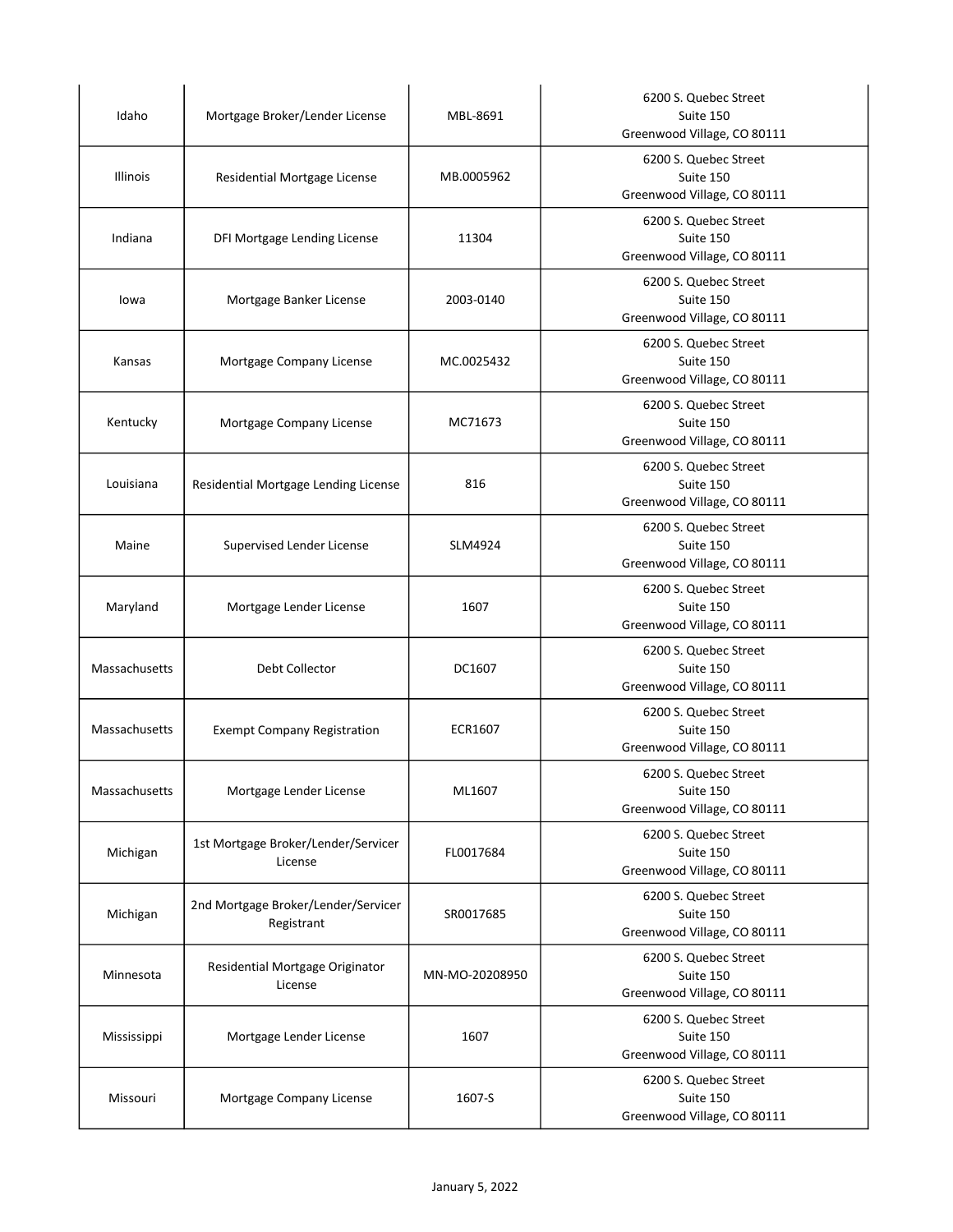| Montana        | Mortgage Broker License                                                | 1607          | 6200 S. Quebec Street<br>Suite 150<br>Greenwood Village, CO 80111 |
|----------------|------------------------------------------------------------------------|---------------|-------------------------------------------------------------------|
| Montana        | Mortgage Servicer License                                              | 1607          | 6200 S. Quebec Street<br>Suite 150<br>Greenwood Village, CO 80111 |
| Nebraska       | Mortgage Banker License                                                | 341           | 6200 S. Quebec Street<br>Suite 150<br>Greenwood Village, CO 80111 |
| New Hampshire  | Mortgage Banker License                                                | 8064-MB       | 6200 S. Quebec Street<br>Suite 150<br>Greenwood Village, CO 80111 |
| New Jersey     | Correspondent Residential Mortgage<br>Lender License                   | 0905467       | 6200 S. Quebec Street<br>Suite 150<br>Greenwood Village, CO 80111 |
| New Mexico     | Mortgage Loan Company License                                          | 00773         | 6200 S. Quebec Street<br>Suite 150<br>Greenwood Village, CO 80111 |
| New York       | Exempt Mortgage Loan Servicer<br>Registration                          | S000144       | 6200 S. Quebec Street<br>Suite 150<br>Greenwood Village, CO 80111 |
| New York       | Mortgage Broker Registration                                           | RMB 208610    | 6200 S. Quebec Street<br>Suite 150<br>Greenwood Village, CO 80111 |
| North Carolina | Mortgage Lender License                                                | L-113608      | 6200 S. Quebec Street<br>Suite 150<br>Greenwood Village, CO 80111 |
| North Dakota   | Money Broker License                                                   | MB103383      | 6200 S. Quebec Street<br>Suite 150<br>Greenwood Village, CO 80111 |
| Ohio           | General Loan Law Certificate of<br>Registration                        | GL.501854.000 | 6200 S. Quebec Street<br>Suite 150<br>Greenwood Village, CO 80111 |
| Ohio           | Residential Mortgage Lending Act<br>Certificate of Registration        | RM.501854.000 | 6200 S. Quebec Street<br>Suite 150<br>Greenwood Village, CO 80111 |
| Ohio           | Third Party Processing and/or<br><b>Underwriting Company Exemption</b> | TP.670031.000 | 6200 S. Quebec Street<br>Suite 150<br>Greenwood Village, CO 80111 |
| Oklahoma       | Mortgage Lender License                                                | ML010561      | 6200 S. Quebec Street<br>Suite 150<br>Greenwood Village, CO 80111 |
| Oregon         | Mortgage Lending License                                               | ML-2042       | 6200 S. Quebec Street<br>Suite 150<br>Greenwood Village, CO 80111 |
| Pennsylvania   | Mortgage Servicer License                                              | 67489         | 6200 S. Quebec Street<br>Suite 150<br>Greenwood Village, CO 80111 |
| Puerto Rico    | Mortgage Lender/Servicer                                               | IH-182        | 6200 S. Quebec Street<br>Suite 150<br>Greenwood Village, CO 80111 |